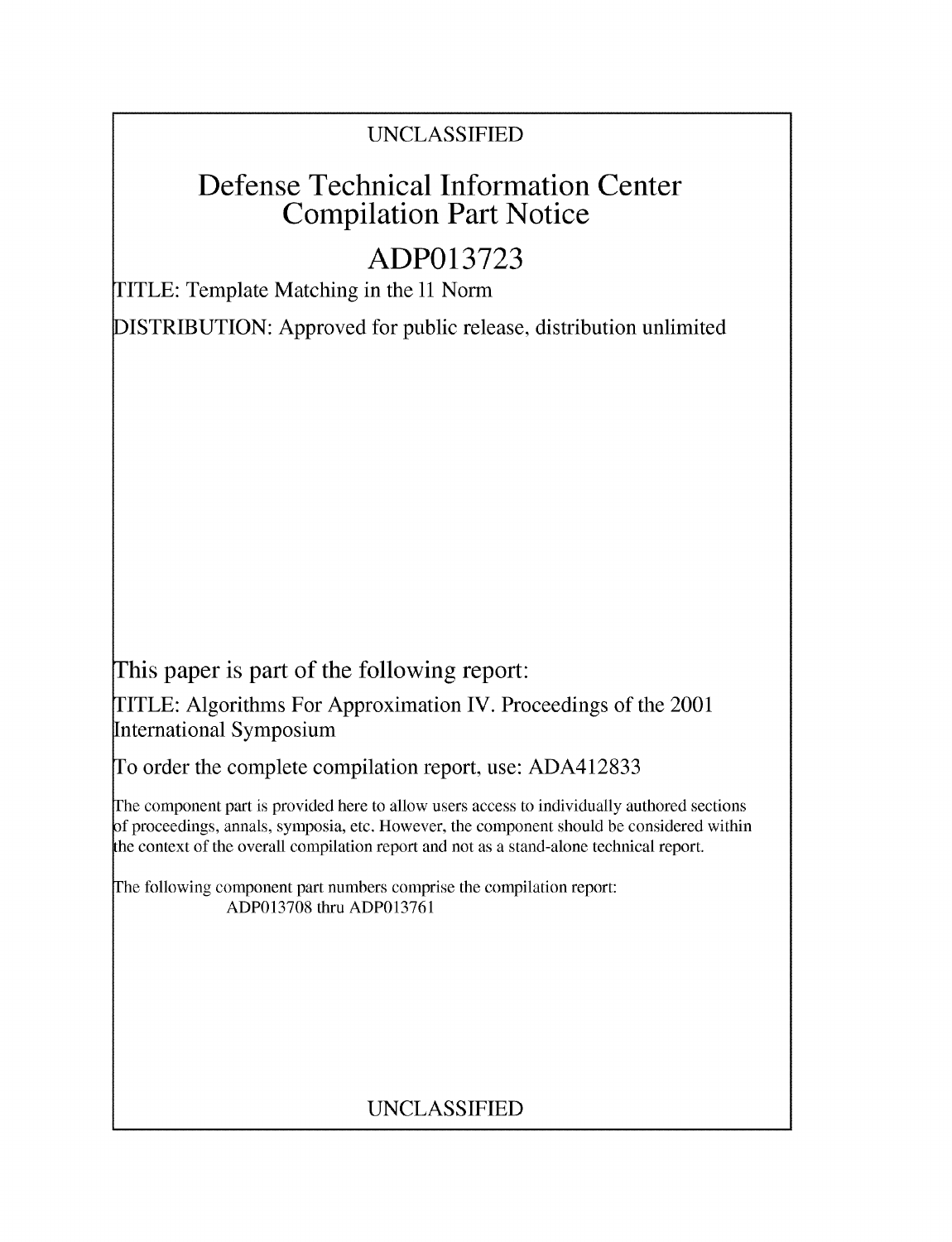## Template matching in the  $\ell_1$  norm

### lain **J.** Anderson and Colin Ross

*School of* Computing and *Mathematics, University of Huddersfield, UK.* i.j.anderson~hud.ac.uk, c.ross@hud.ac.uk

#### Abstract

We present a method for matching a surface in three dimensions to a set of data sampled from the surface by means of minimising the distances from the data points to the closest point on the surface. This method of association is affine transformation invariant and as such is very useful in situations where the coordinate axes are essentially arbitrary. Traditionally, this problem has been solved by minimising the  $\ell_2$  norm of the distances from the data points to the corresponding points in the surface, while the use of other  $\ell_p$  norms is less well known. We present a method for template matching in the  $\ell_1$  norm based upon a method of directional constraints developed by Watson for the related problem of orthogonal distance regression. An algorithm for this method is given and numerical results show its effectiveness.

## **1** Introduction

Template matching is used in a variety of applications such as the quality assurance of manufactured artifacts [11 and dental metrology [2]. Given a fixed template, i.e., curve or surface, and a set of data in a different frame of reference, template matching involves finding the frame transformation which maps the data onto the template.

A typical strategy for finding the optimal transformation parameters in the template matching problem is to minimize, in some norm, the orthogonal distances between the transformed data and the template. In this case, the template matching problem can be viewed as a form of orthogonal distance regression (ODR) [3], which is a technique commonly used for fitting curves and surfaces to measured data. Therefore, most algorithms for solving the template matching problem are extensions of algorithms for ODR. Template matching in the  $\ell_2$  norm is addressed by Turner [3] and in the  $\ell_{\infty}$  norm by Butler et al. [1] as well as by Zwick [7] for the two dimensional case.

In this paper, we are specifically concerned with the following problem.

Given a fixed differentiable parametric surface  $f(u, v)$  and a set of m data  ${x_i}_{i=1}^m \in \mathbb{R}^3$ , find points  ${f(u_i, v_i)}_{i=1}^m$ , a rotation matrix  $R_{\Theta}$ , and a translation vector  $\mathbf{t}_0$  such that the  $\ell_1$  norm of the residual distances  $\{\|R_{\Theta}(\mathbf{x}_i - \mathbf{t}_0) \mathbf{f}(u_i,v_i)\|_2\}_{i=1}^m$  is minimal.

This is the template matching problem in the  $\ell_1$  norm, and although not as widely used as the  $\ell_2$  and  $\ell_\infty$  counterparts, it does nonetheless have an important role to play. The importance of the  $\ell_1$  norm is that, generally speaking, any outlying data are effectively ignored with the result that an approximation is obtained which is largely independent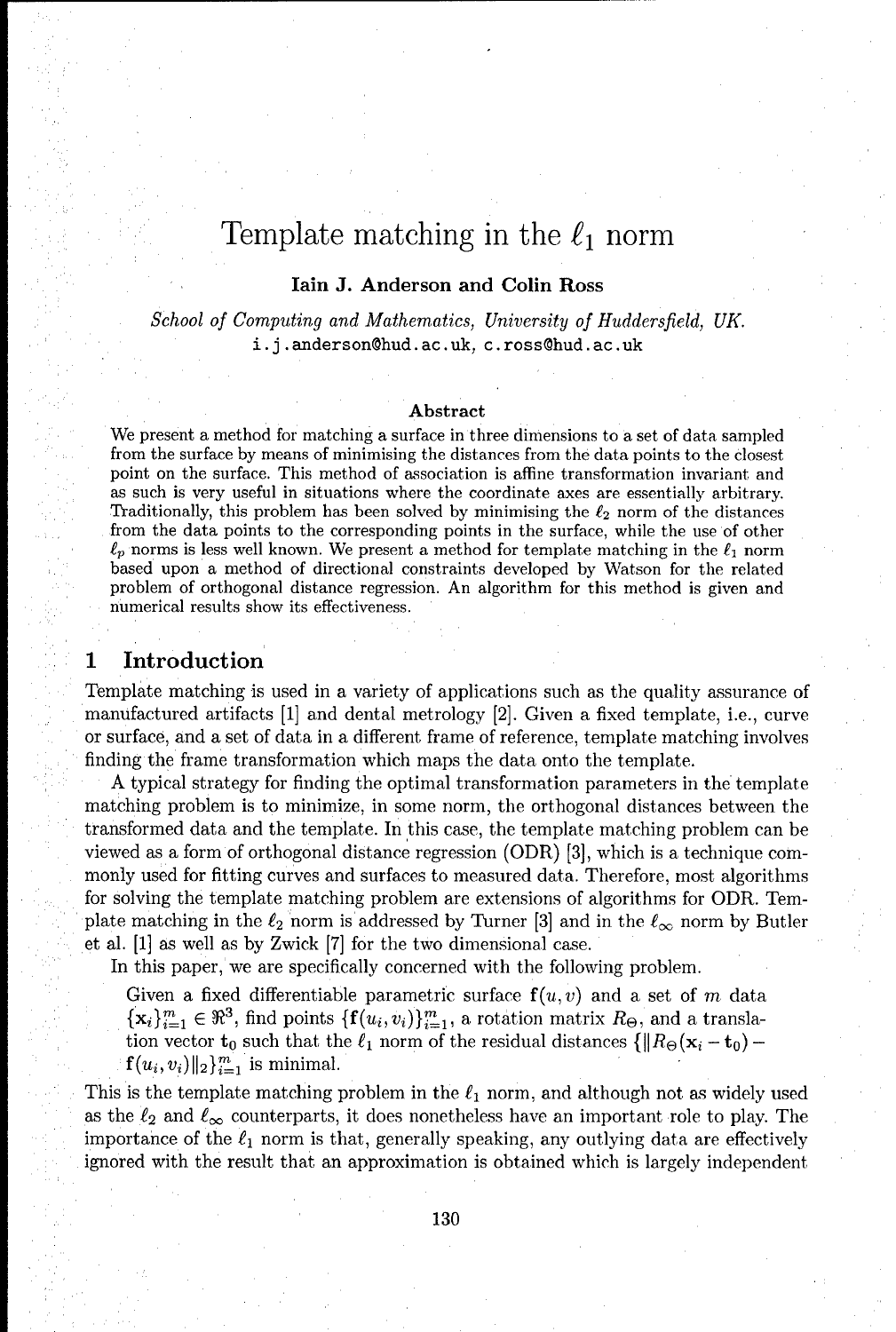### Template matching in the  $\ell_1$  norm 131

of any unreliable data. This has particular importance when our data arises as a result of some measurement process, perhaps involving many complicated and finely-tuned instruments. For such a measurement scenario, any change in the assumed measurement conditions can result in a datum which has gross error relative to other data. Thus, if we choose a measure which is susceptible to outlying data, we are in danger of obtaining an unrepresentative approximation. This situation is avoided by use of the  $\ell_1$  norm and we therefore advocate its use both here and in any situation involving measurement data where a representative approximation is required.

A feature of optimal  $\ell_1$  solutions is the likelihood of a small number of the data having a residual of zero, and it is therefore unclear whether the elements of the Jacobian matrix of partial derivatives are well-defined for these points. As a result, use of the usual Gauss-Newton method would appear to be handicapped due to its dependence upon the Jacobian matrix to calculate an updated transformation estimate. This difficulty also arises in the conventional ODR fitting problem and has recently been considered by Watson [6]. His solution is to adopt a method of fitting subject to directional constraints. By setting these directional constraints to be orthogonal to the approximant, Watson shows not only that the Jacobian is defined but also how to compute its elements without incurring a build-up of rounding error.

In this paper, we extend Watson's constrained direction fitting routine to the template matching problem. We show that Watson's results are equally valid for  $\ell_1$  template matching. Finally, we exploit these results to give a reliable algorithm for the  $\ell_1$  template matching problem.

The structure of this paper is as follows. Section 2 provides the results necessary to justify the new technique. Section 3 describes the algorithm adopted to implement the theory. Section 4 gives some numerical results for both a simple case and a more challenging case. Finally, Section 5 concludes this paper and presents possibilities for future work.

## 2 Theory

We are concerned with the minimisation of the quantity

$$
E = || (d_1, \ldots, d_m) ||,
$$
 (2.1)

where

$$
d_i = \min_{u_i, v_i} \|\widehat{\mathbf{x}}_i - \mathbf{f}(u_i, v_i)\|_2, \quad i = 1, 2, \dots, m,
$$
 (2.2)

and

$$
\widehat{\mathbf{x}} = R_{\Theta}(\mathbf{x} - \mathbf{t}_0),\tag{2.3}
$$

with respect to the rotation parameters

$$
\Theta = \left(\begin{array}{c} \theta_1 \\ \theta_2 \\ \theta_3 \end{array}\right),
$$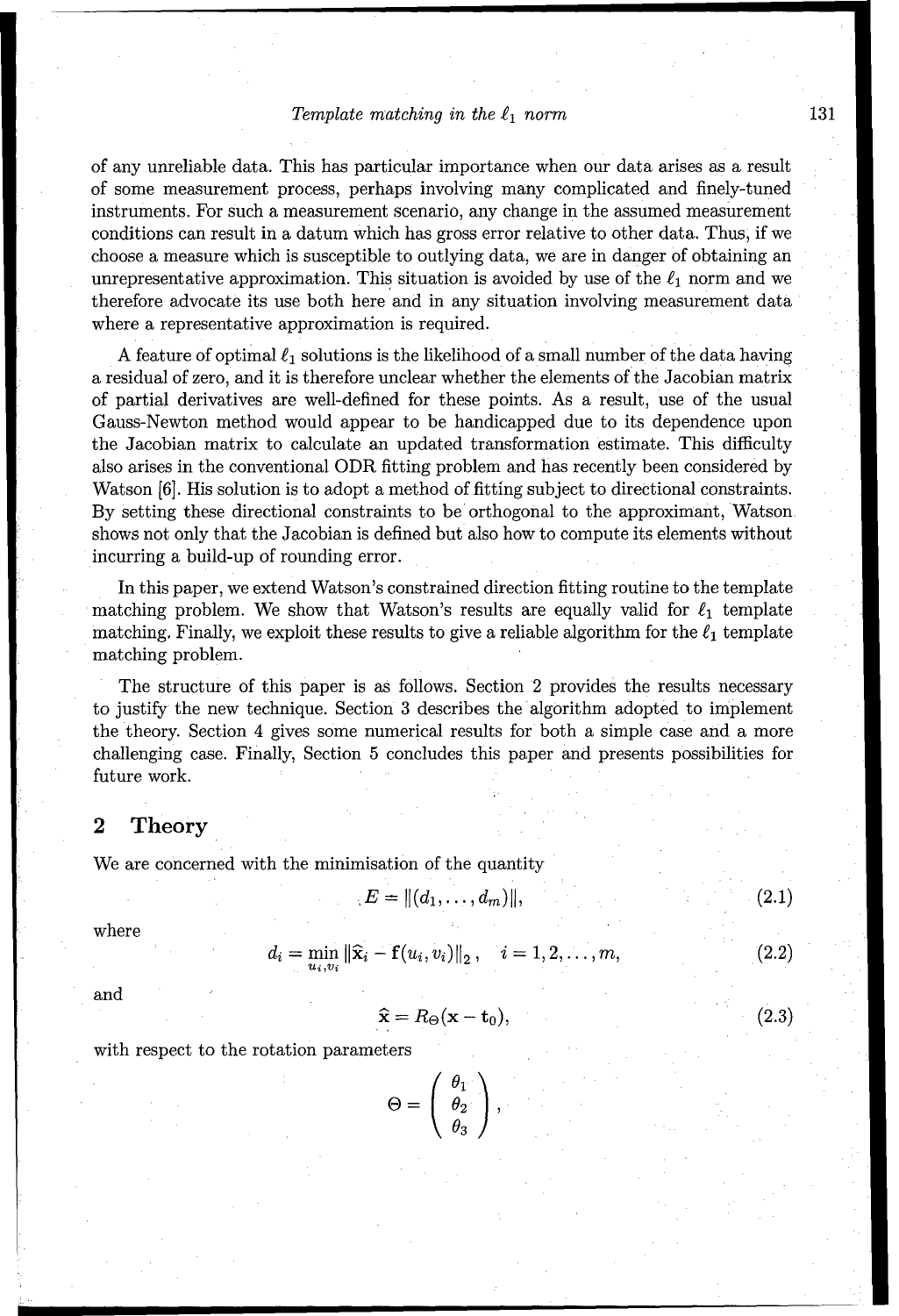$I. \,\, J. \,\, Anderson \,\, and$  the translation parameters  $\left(\begin{array}{c} a \end{array}\right)$ 

and the location parameters

$$
\mathbf{t}_0 = \left( \begin{array}{c} a \\ b \\ c \end{array} \right),
$$
  

$$
U = \left( \begin{array}{c} \mathbf{u} \\ \mathbf{v} \end{array} \right).
$$

This is a constrained problem and can be solved using a separation-of-variables approach as described by Turner [3] among others. In this approach, the problem of obtaining the transformation parameters

$$
\mathbf{t} = \left(\begin{array}{c} \Theta \\ \mathbf{t}_0 \end{array}\right),
$$

is separated from the subproblem of obtaining the location parameters  $U$ . At each iteration, the subproblem is solved to obtain an optimal  $U$  for the current transformation parameters t which is then used to obtain an update of the transformation parameters themselves.

#### 2.1 Considerations specific to the  $\ell_1$  problem

Up to this point, we have not specified which norm we are using to measure the disparity between the transformed data and the template. Since we will be particularly interested in the  $\ell_1$  case, this section discusses problems inherent in the solution of such a problem.

The major problem with solving non-linear  $\ell_1$  problems is that in order to use a technique such as the Gauss-Newton method, derivative information is required. Unfortunately, derivatives of the distances d are not defined when a distance has a value of zero. Such is the nature of  $\ell_1$  approximation that zeros are to be expected at an optimal solution [5]. Thus, it is unclear whether the Jacobian matrix is defined at these data points. Recent work by Watson [6] has considered how the related problem of orthogonal distance regression might be solved by considering distances to be measured along fixed direction vectors  $\mathbf{w}_i$ . Orthogonal distance regression involves the fitting of a curve or surface to a set of data where the residuals are taken to be the shortest distance from the data to the approximant **[3].** Template matching can be seen as a variant of this since the residuals are measured in the same way, but we are only altering the position and orientation of the approximant, rather than the actual shape itself. Thus, techniques for orthogonal distance regression can be used successfully in template matching.

By means of these directional constraints, it is possible to show that if we choose the directions  $w_i$  to be the orthogonal directions,

$$
\mathbf{w}_i = \frac{\mathbf{f}(u_i, v_i) - \mathbf{\hat{x}}_i}{\|\mathbf{f}(u_i, v_i) - \mathbf{\hat{x}}_i\|_2}
$$

then the derivatives are well defined in the limit as  $\|\mathbf{f}(u_i, v_i) - \hat{\mathbf{x}}_i\|_2 \to 0$ .

This result may be summarised in the following Theorem (taken from Watson [6]).

Theorem 2.1 For parametric fitting, let the (usual) *Gauss-Newton* method produce a sequence  $\{t\}$  *such there is a unique unit normal vector to the template at*  $f(u_i, v_i)$ *, and*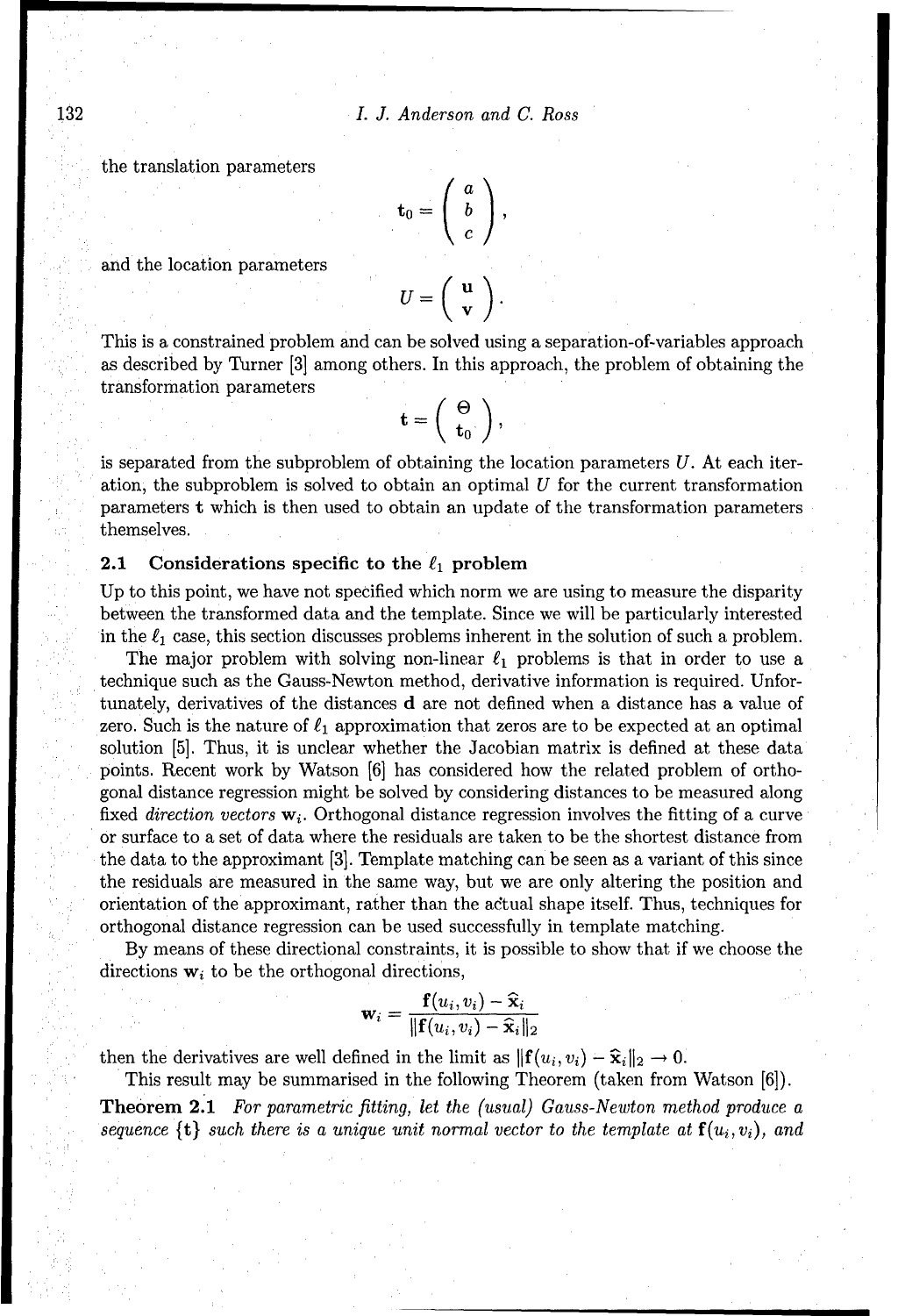#### $Template$  matching in the  $\ell_1$  norm 133

## $\hat{\mathbf{x}}_i$  remains on one side of the template. Then  $\nabla_{\mathbf{t}}d_i$  is well defined on this sequence.

If  $f(u_i, v_i) \rightarrow \hat{x}_i$ , then this formulation will lead to similar problems to which we are attempting to resolve as a result of the quotient becoming undefined. As a result, Watson [6] suggests leaving  $w_i$  unchanged once  $d_i$  becomes small. By this method, numerical problems arising as a result of a distance tending to zero may be avoided. However, the algorithm will still tend to the correct solution provided that the small residual corresponds to an interpolation point of the  $\ell_1$  solution. If this is not the case, then the solution will not be optimal, but will still be close to the optimal solution.

#### 2.2 Possible problems

The most immediate problem that arises is how to ensure that there exists a point on the template which is situated along the direction vector given from each datum. Clearly in certain situations, there will not exist such a point **-** corresponding to the case where the direction vector lies within the tangent plane of the template in the region of the datum. In such a situation there would seem to be two possible recourses available.

- (1) Ignore these data.
- (2) Choose the point on the template that is closest to the line though the datum defined by the direction vector.

It has been found through empirical results that provided the problem only occurs on certain iterations rather than as a result of poor choice of the direction vectors associated with the template, ignoring the problem data is the better option. Use of the second option has been found to prevent convergence of the algorithm.

## **3** Algorithm

The algorithm to implement this technique consists of two sub-algorithms, each related to a specific section of the main algorithm. These sub-algorithms are

- (1) the constrained closest point problem,
- (2) the calculation of a new transformation estimate.

#### **3.1** Constrained closest point problem

For each data point  $x_i$ , this problem is that of finding  $u_i$  and  $v_i$  such that the constraint

$$
\hat{\mathbf{x}} - \mathbf{f}(u, v) = d\mathbf{w},\tag{3.1}
$$

is satisfied (subscripts dropped for clarity). Expanding this equation, we obtain

$$
\left(\begin{array}{c}\widehat{x}\\\widehat{y}\\\widehat{z}\end{array}\right)-\left(\begin{array}{c}f\\g\\h\end{array}\right)-d\left(\begin{array}{c}w_1\\w_2\\w_3\end{array}\right)=0.
$$

If we pre-multiply this equation by  $a^T$ , we obtain

$$
\mathbf{a}^{\mathrm{T}}\hat{\mathbf{x}} - \mathbf{a}^{\mathrm{T}}\mathbf{f}(u, v) - d\mathbf{a}^{\mathrm{T}}\mathbf{w} = 0.
$$
 (3.2)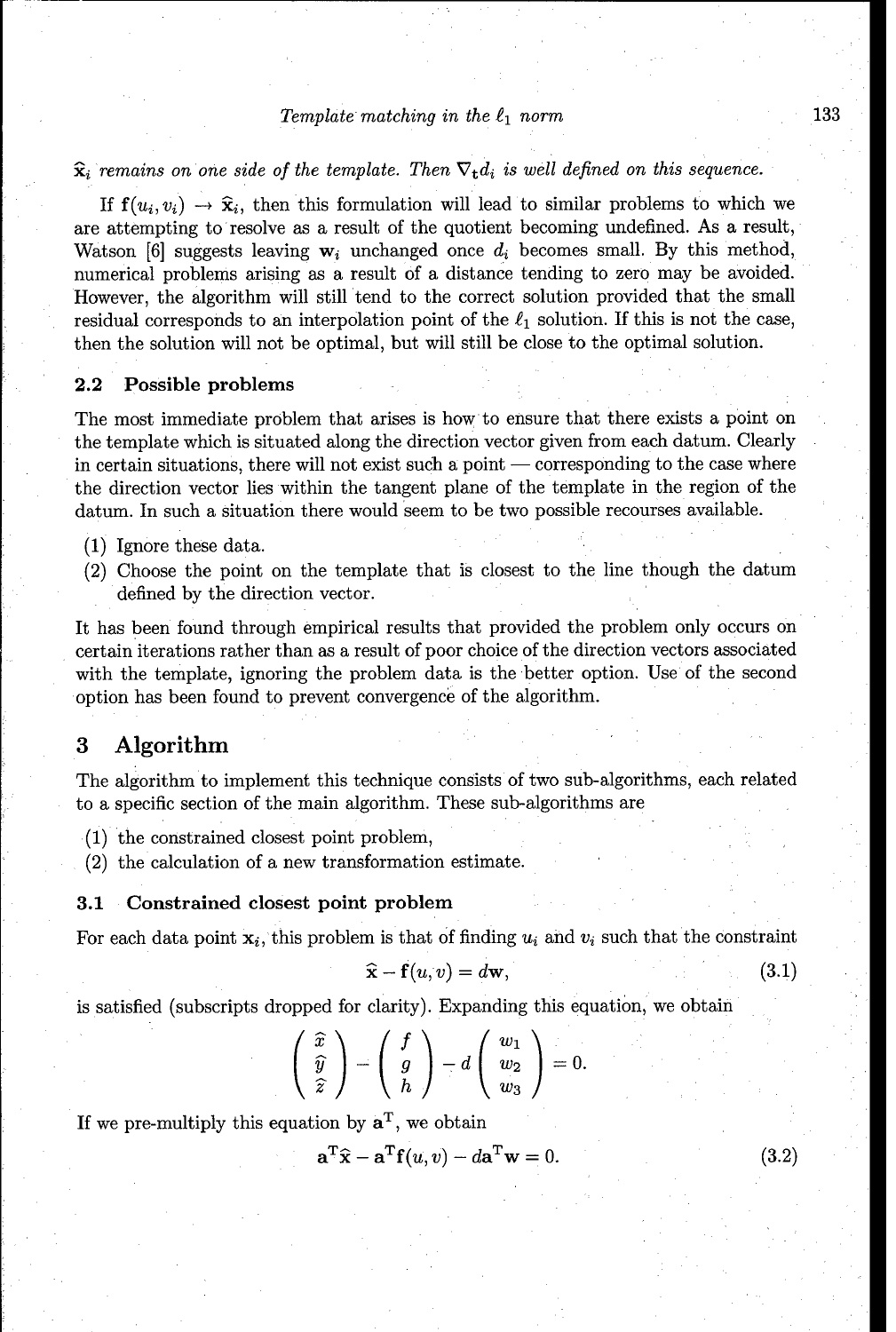#### 134 *L J. Anderson and C. Ross*

Thus, by choosing a to be orthogonal to  $w$ , we are able to eliminate d from equation  $(3.2)$ . Similarly, if we multiply equation  $(3.1)$  by **b** we obtain the equation

$$
\mathbf{b}^{\mathrm{T}}\hat{\mathbf{x}} - \mathbf{b}^{\mathrm{T}}\mathbf{f}(u, v) - d\mathbf{b}^{\mathrm{T}}\mathbf{w} = 0.
$$

We may thereby reduce the system (3.1) to that of two (nonlinear) equations in two unknowns  $(u \text{ and } v)$ . This system can then be solved by adopting a Newton-type method. Our problem has been reduced to that of solving

$$
F(u, v) = [\mathbf{a} : \mathbf{b}]^{\mathrm{T}}(\widehat{\mathbf{x}} - \mathbf{f}(u, v)) = 0,
$$

which has derivative

$$
\nabla_{u,v} F = -[\mathbf{a} : \mathbf{b}]^{\mathrm{T}} (\nabla_u \mathbf{f} : \nabla_v \mathbf{f}),
$$

by means of Newton's method which involves adopting an iterative approach and solving

$$
\nabla_{u,v} F\left(\begin{array}{c} \delta u \\ \delta v \end{array}\right) = -F(u,v),\tag{3.3}
$$

at each stage to obtain better estimates  $u + \delta u$  and  $v + \delta v$ . The quantities  $F(u, v)$  and  $\nabla_{u,v}F$  are straightforward to calculate as they arise directly from the explicit parameterisation of the template.

All that remains is the choice of a and b. We obtain these vectors by taking the cross product of w with two arbitrary vectors resulting in two vectors which are orthogonal to v. More generally, the vectors a and b should be chosen to ensure that the system (3.3) is well-conditioned.

#### 3.2 Updating the transformation estimate

The method we adopt to obtain an update of the transformation parameters is the Gauss-Newton method. This involves solving, at each iteration, the problem

$$
J\delta t = -d,\t\t(3.4)
$$

in the  $\ell_1$  sense, where J is the Jacobian matrix of partial derivatives with entries  $J_{ij} =$  $\nabla_{t_i} d_i$ . The estimate of the optimal transformation parameters is then updated according to

$$
\mathbf{t} = \mathbf{t} + \delta \mathbf{t}.
$$

Thus, since the distances d are obtained from the constrained closest point subproblem, we are left with the task of calculating the Jacobian matrix. For each datum, from equation (3.1), we have that

$$
\widehat{\mathbf{x}}(\mathbf{t}) - \mathbf{f}(u(\mathbf{t}), v(\mathbf{t})) = \mathbf{w}d(u(\mathbf{t}), v(\mathbf{t})),
$$

where we have explicitly included the dependency of the distance  $d$  on the location parameters U. Differentiating and rearranging, we obtain

$$
\nabla_{\mathbf{t}} \widehat{\mathbf{x}} = \mathbf{w} \nabla_{\mathbf{t}} d + \nabla_{U} \mathbf{f} \nabla_{\mathbf{t}} U.
$$

This is equivalent to the form

$$
\nabla_{\mathbf{t}} \widehat{\mathbf{x}} = [\mathbf{w} : \nabla_U \mathbf{f}] \left( \begin{array}{c} \nabla_{\mathbf{t}} d \\ \nabla_{\mathbf{t}} U \end{array} \right).
$$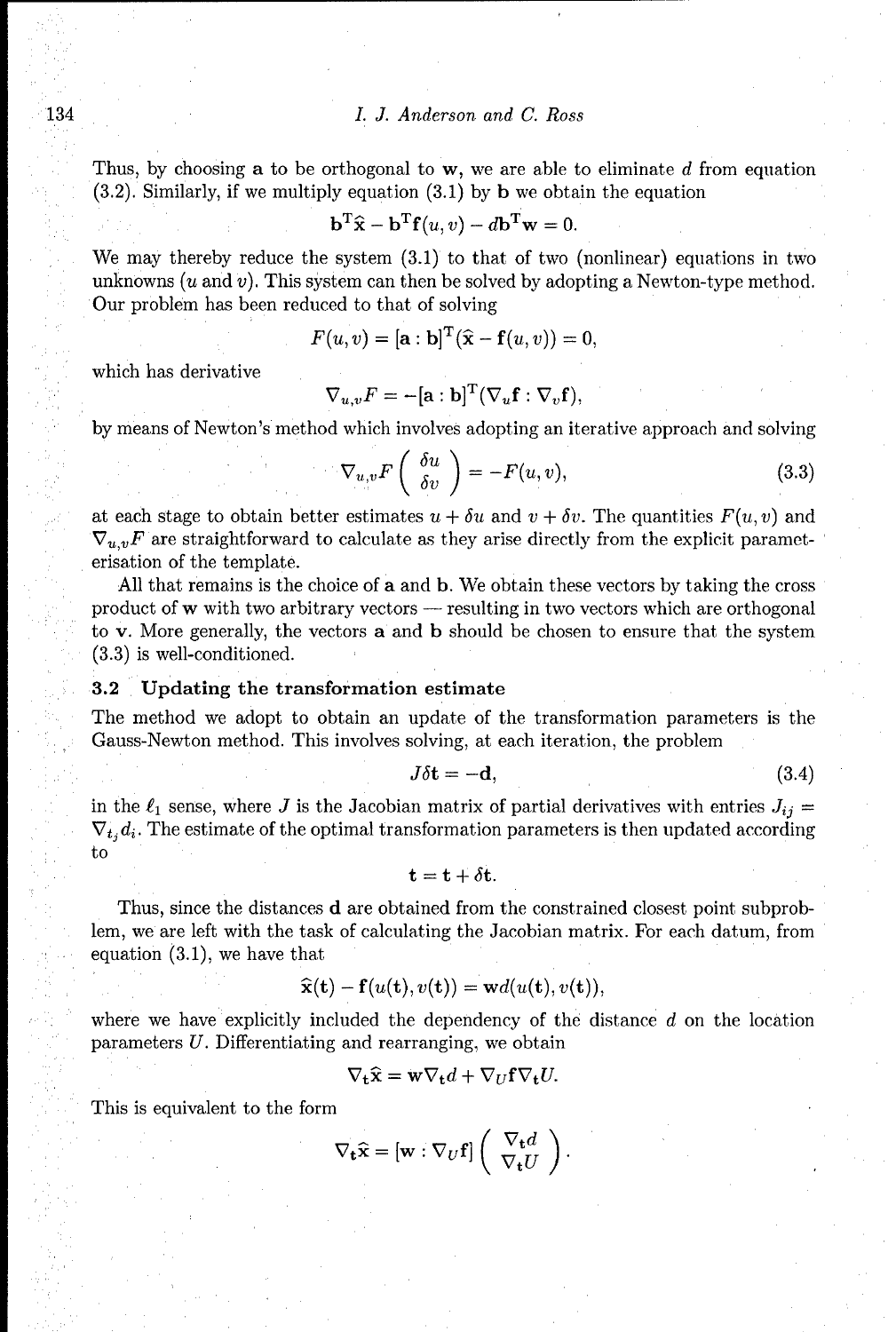Therefore,

$$
J \equiv \nabla_{\mathbf{t}} d = \mathbf{e}_{1}^{\mathrm{T}} [\mathbf{w} : \nabla_{\mathbf{u}} \mathbf{f}]^{-1} \nabla_{\mathbf{t}} \hat{\mathbf{x}},
$$

where  $e_1$  is the first component vector. Having obtained the Jacobian matrix  $J$  and the distance vector  $\bf d$ , we are now in a position to solve the system  $(3.4)$  in order to update our estimate of the optimal transformation parameters t.

We note that using the traditional orthogonal distances can lead to problems since calculation of the Jacobian matrix involves division of each row by the corresponding orthogonal distance  $-$  leading to exacerbation of rounding errors and possible division by zero especially in the  $\ell_1$  case.

### 4 Numerical results

In this section, we present two example to illustrate the techniques presented in this paper. In the first, we have a small number of data which we wish to match to a given plane. In the second, we have a larger number of data and we wish to match them to a cylinder. In both cases, although analytical expressions are available to obtain the constrained closest points on the templates, we nonetheless utilise the method presented above in order to test its effectiveness.

## 4.1 Simple problem

Here we describe the problem of matching a representative set of 8 data onto the plane defined as

$$
\mathbf{f}(u,v) = u \left( \begin{array}{c} 1 \\ 0 \\ 0 \end{array} \right) + v \left( \begin{array}{c} 0 \\ 1 \\ 0 \end{array} \right).
$$

Since this problem is rank deficient if we use all six possible transformation parameters, we restrict ourselves to using a translation in the z-direction and rotations about the  $x$ and  $y$  axes.

Having three degrees of freedom, we might expect to obtain an optimal  $\ell_1$  solution which interpolates 3 of the data. However, as we shall see, this is unattainable in general and we can, in fact, only expect interpolation at two points. As Watson states [6], in such a situation, the rate of convergence can be unacceptably slow. This is found to be the case. It can be seen that not only is the convergence slow, but an optimal solution

| Iteration | norm(residuals) | norm(update) |
|-----------|-----------------|--------------|
|           | 0.6662          | 4.9901e-02   |
| 5         | 0.3008          | 3.5716e-04   |
| 10        | 0.3007          | 8.8545e-06   |
| 50        | 0.3006          | 9.1533e-06   |
| 100       | 0.3008          | 3.8514e-04   |

TAB. 1 Progress of the Gauss-Newton method for planar data.

is never obtained, with the objective function  $\|\mathbf{d}\|_1$  increasing occasionally.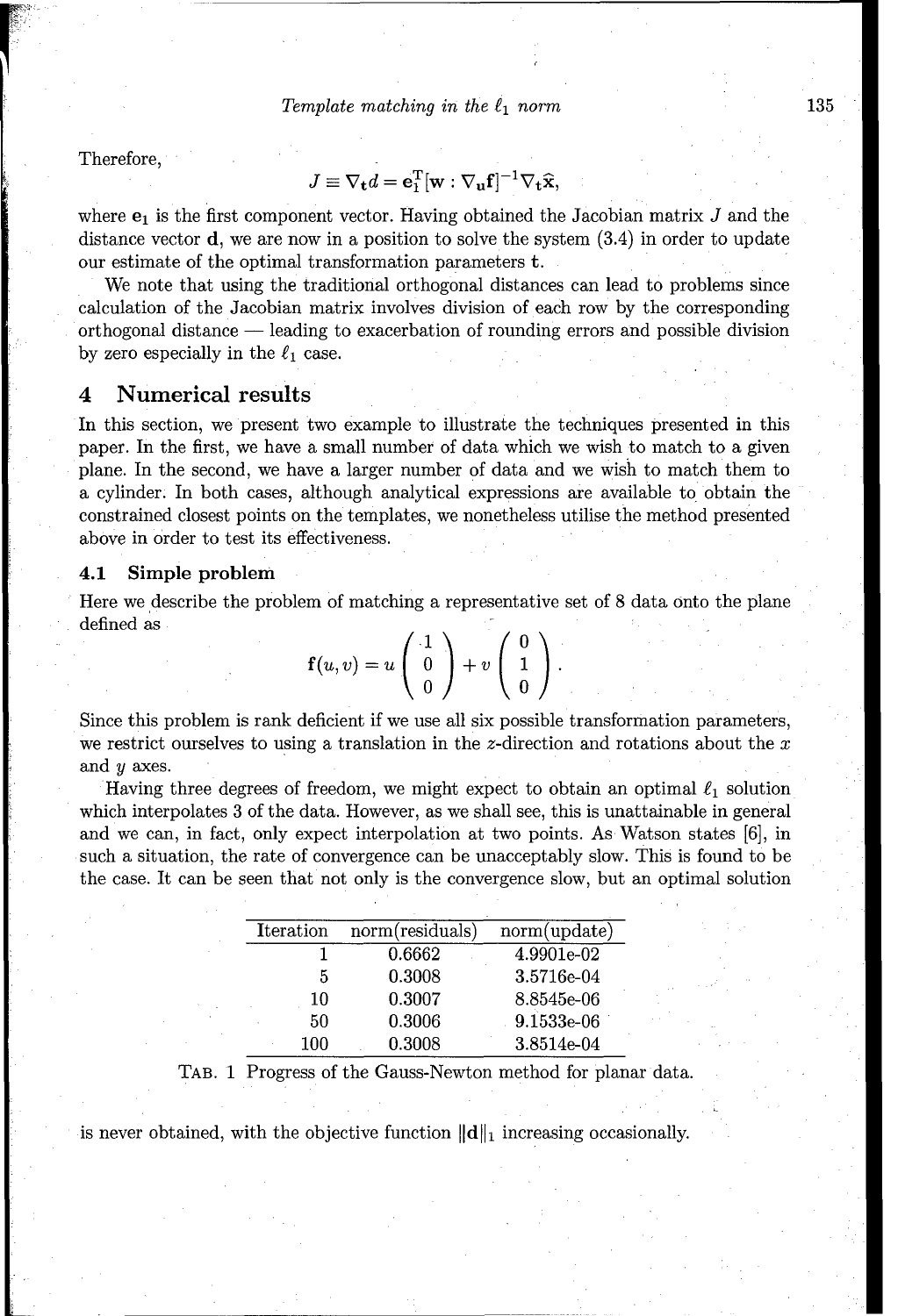#### 136 *L J. Anderson and C. Ross*

To ensure convergence, a simple line-search algorithm was adopted which searches along the direction obtained from the Gauss-Newton step for the maximum reduction in the objective function. This modification affects convergence in 3 iterations.

#### 4.2 A more challenging problem

As a more challenging problem, we consider the matching of a set of 128 data which supposedly represent a cylinder but which contain 8 wild points. The cylinder is para-<br>metrised by u and v as  $f(x, y) = \begin{pmatrix} \cos u \\ \sin u \end{pmatrix}$ 

|            | $\cos u$ |  |
|------------|----------|--|
| $f(u,v) =$ | $\sin u$ |  |
|            | 91       |  |

resulting in a cylinder with unit radius oriented along the z-axis. Again, the problem of matching the data onto this model is rank deficient. The rank deficiencies occur due to rotations about the z-axis and translations along the z-axis. As such, we omit these possible transformations.

Although we might initially expect to interpolate 4 data points at an optimal  $\ell_1$  solution, we find that in fact only two are guaranteed, although if a third point lies within two radii of one of these two points, then three points can be guaranteed. Typically, this will occur when the data is representative. For the data set we are considering, we expect three interpolation points due to the data representing the cylinder and in fact at the optimal solution, three interpolation points are obtained. In fact, the "missing" interpolation has the effect of slowing convergence of the Gauss-Newton method considerably so that in 100 iterations, the algorithm had not been deemed to converge. However, by the introduction of a simple line-search method, the algorithm converged in five iterations as displayed in Table 2.

| Iteration | norm(residuals) | norm(update) |
|-----------|-----------------|--------------|
|           | 0.9654          | $5.6796e-03$ |
| - 2       | 0.9559          | 6.2932e-04   |
| З         | 0.9557          | 1.0141e-04   |
|           | 0.9557          | 2.5812e-07   |
| 5         | 0.9557          | 4.4006e-14   |

| TAB. 2 Progress of the Gauss-Newton method for cylindrical data using a line-search. |  |  |  |
|--------------------------------------------------------------------------------------|--|--|--|
|--------------------------------------------------------------------------------------|--|--|--|

## **5** Conclusions

This paper has shown how perceived problems in  $\ell_1$  template matching can be avoided by use of the so-called "method of directional constraints". In this method, the closest point on the template along a given direction vector is calculated in order to obtain the residuals between data and template. By then altering this direction vector to be the normal to the surface at that projected point, the algorithm progresses to the expected  $\ell_1$  solution. Problems regarding undefined quotients are avoided by no longer updating